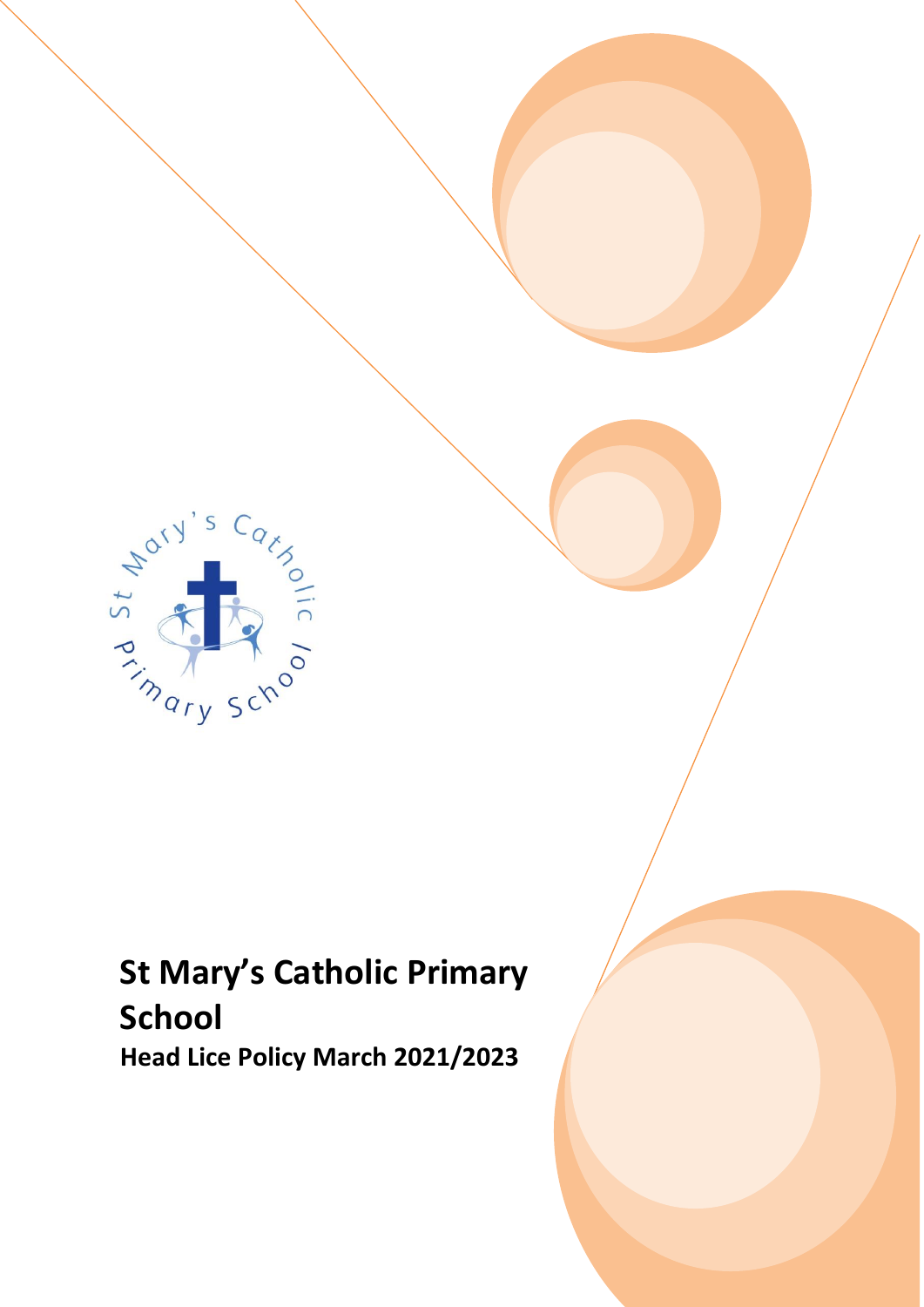# **Contents:**

# [Statement of intent](#page-2-0)

- 1. [Legal framework](#page-3-0)
- 2. [Definitions](#page-3-1)
- 3. [Roles and responsibilities](#page-3-2)
- 4. [Identified cases](#page-4-0)
- 5. [Prevention](#page-5-0)
- 6. [Transmission](#page-5-1)
- 7. [Treatment](#page-6-0)
- 8. [Monitoring and review](#page-7-0)

#### Appendix

#### a) [Letter to Parents about the Presence of Head Lice](#page-8-0)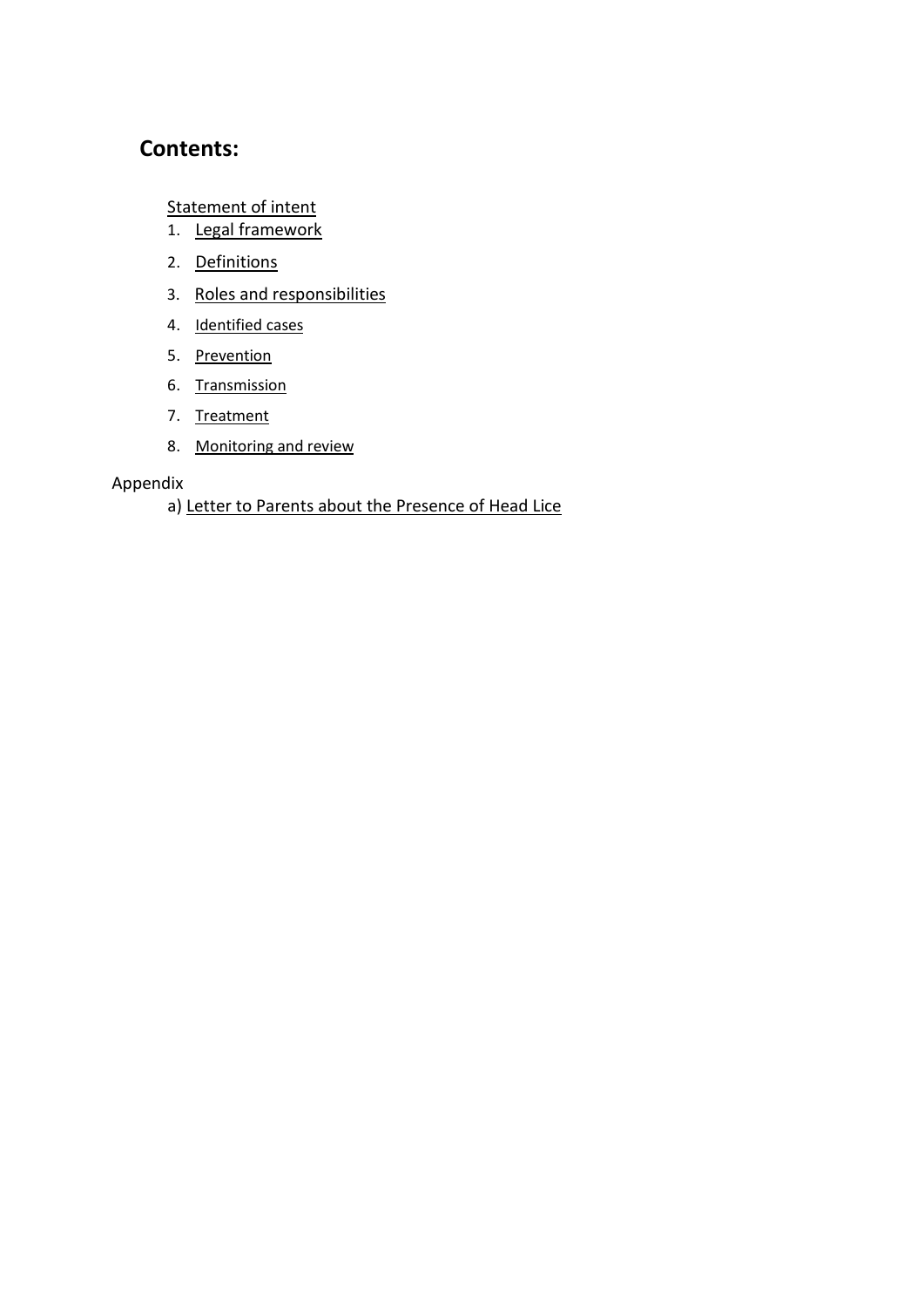## <span id="page-2-0"></span>**Statement of intent**

Head lice are a common problem among school-aged children and can be very distressing to experience, not only due to the physical implications, but also because of the negative social response associated with head lice.

We are committed to protecting the health, safety and wellbeing of pupils at St Mary's Catholic Primary School. For this reason, all staff members, pupils and parents should act in accordance with this policy in relation to the identification, treatment and prevention of head lice, in order to reduce the risk of potential infestations spreading.

This policy aims to minimise the social stigma associated with head lice infestations, whilst ensuring staff members and parents are aware of the actions to take when head lice are present within the school.

| Signed by: |  |
|------------|--|
|------------|--|

| Principal | Date: |
|-----------|-------|
|           |       |

Chair of Academy Committee Date: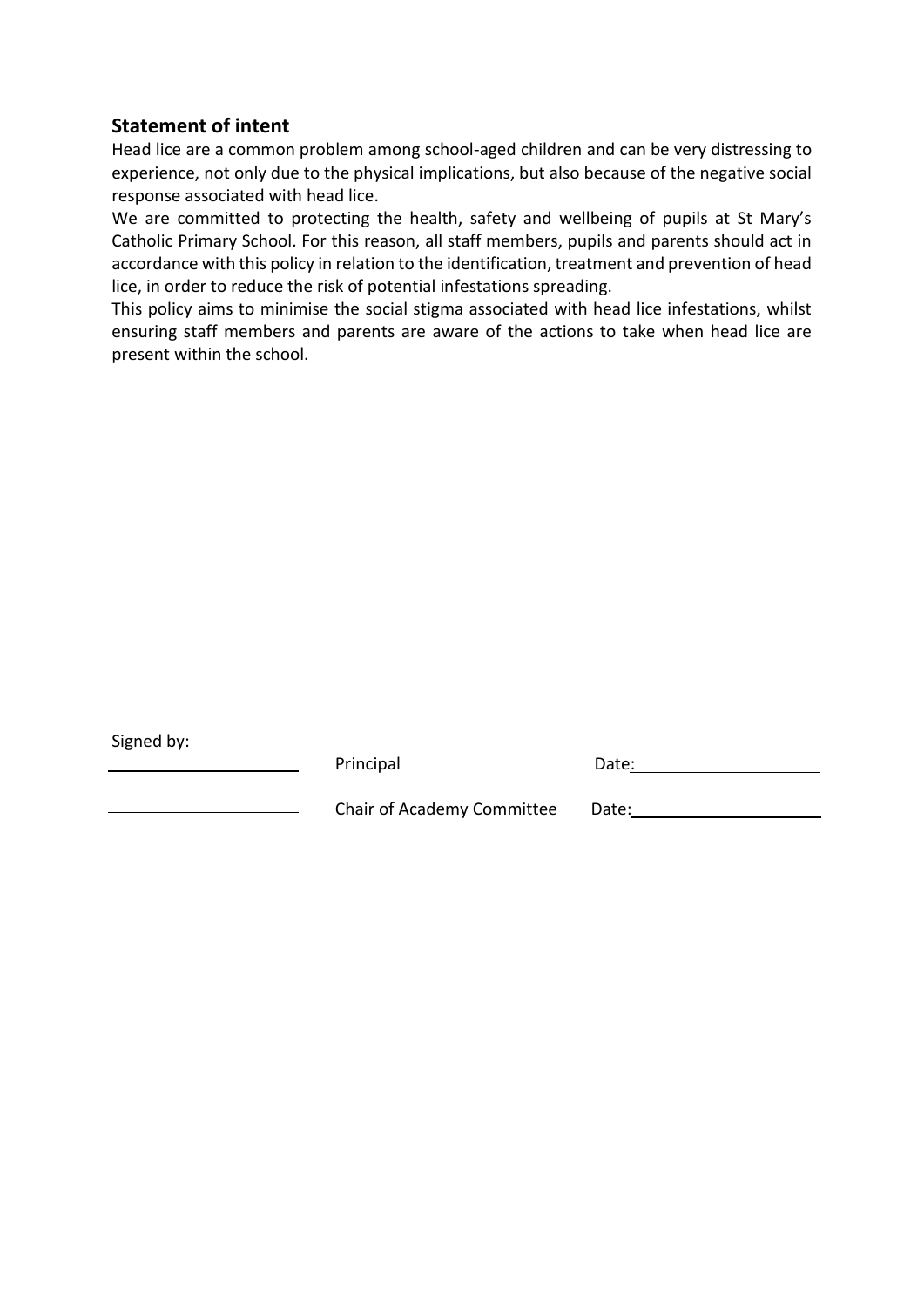# <span id="page-3-0"></span>**1. Legal framework**

- 1.1. This policy has due regard to related guidance including, but not limited to, the following:
	- Public Health England (2017) 'Health protection in schools and other childcare facilities'
- 1.2. This policy will be implemented in conjunction with the following school policies and documents:
	- Health and Safety Handbook
	- Behaviour Policy
	- Anti-Bullying Policy
	- Attendance Policy

#### <span id="page-3-1"></span>**2. Definitions**

- 2.1. Head lice are small, six-legged and wingless insects which live on, and close to, the scalp at the base of hair, often causing itching; however, itching may not always be present.
- 2.2. When head lice hatch, small, empty white shells are left behind these are called nits. If an individual has nits, it does not necessarily mean that live head lice are present, but appropriate treatment should still be sought.
- 2.3. Head lice and nits are not harmful, but can be an extremely distressing experience for both pupil and parent, as well as for school employees.
- 2.4. For the purpose of this policy, the term 'outbreak' is used to describe where there are more than two cases of head lice present at the school at the same time.

#### <span id="page-3-2"></span>**3. Roles and responsibilities**

- 3.1. The principal is responsible for:
	- Making staff members aware of this policy.
	- Implementing this policy throughout the school.
	- Ensuring that all staff members understand their responsibilities in relation to individuals' privacy.
	- At St Mary's Catholic Primary School, this role is appointed to the school nurse.
	- Collaborating with the school nurse when providing pupils and parents with advice regarding the identification and treatment of head lice.
	- Ensuring that pupils with head lice are not excluded from activities or made to feel victimised.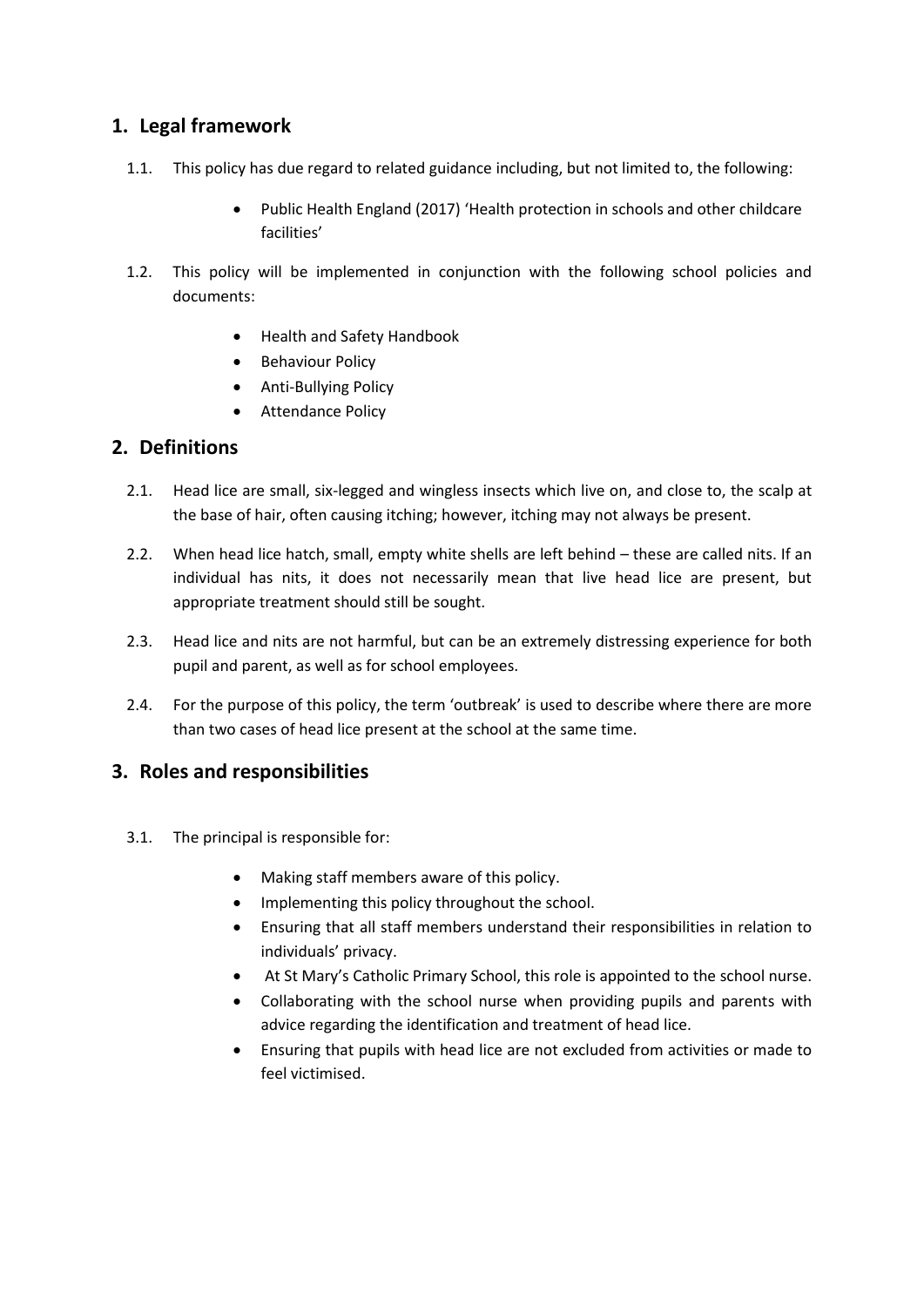- 3.2. The school nurse is responsible for:
	- Acting as the designated person to address head lice queries and concerns.
	- Being aware of head lice signs, symptoms, causes and incubation periods.
	- Remaining informed and up-to-date regarding the identification, treatment and prevention of head lice.
	- Providing pupils and parents with advice regarding head lice.
	- Maintaining the confidentiality of pupils and families involved in cases of head lice infestation.
- 3.3. All staff members are responsible for:
	- Acting in accordance with this policy.
	- Being aware of head lice signs and symptoms.
	- Providing parents with advice on the prevention and detection of head lice, or directing them to the school nurse or GP, as necessary.
	- Creating an inclusive environment at all times in which pupils with head lice are not subject to prejudice or discriminated against.
	- Maintaining a visual check of pupils for head lice.
	- Reporting concerns and directing queries about head lice to the school nurse.
- 3.4. Parents are responsible for:
	- Being aware of head lice signs and symptoms.
	- Ensuring that their child maintains a sufficient level of hygiene, grooming and hair care.
	- Identifying cases of head lice and notifying the school of these immediately.
	- Responding to and actively addressing concerns about their child pertaining to the presence, or potential presence, of head lice.
	- Undertaking all preventative measures advised by the school nurse.
	- Carrying out wet combing on a weekly basis.
	- Treating their child for head lice as soon as they have been diagnosed.

#### <span id="page-4-0"></span>**4. Identified cases**

- 4.1. Parents are primarily responsible for identifying, reporting and treating their child's head lice.
- 4.2. If staff members notice head lice in an individual pupil's hair, they will privately inform the parent, advising them to treat their child's hair, and will notify the school nurse of the matter.
- 4.3. If staff members notice head lice in numerous pupils' hair, or a particular group of pupils, they will report the matter to the school nurse, who will then liaise with the school to notify the necessary parties.
- 4.4. Where more than two pupils have been identified as having head lice at the same time, a letter (as demonstrated in th[e Appendix\)](#page-8-0) will be sent home to all parents notifying them that an outbreak of head lice has been reported and asking all parents to check their child's hair.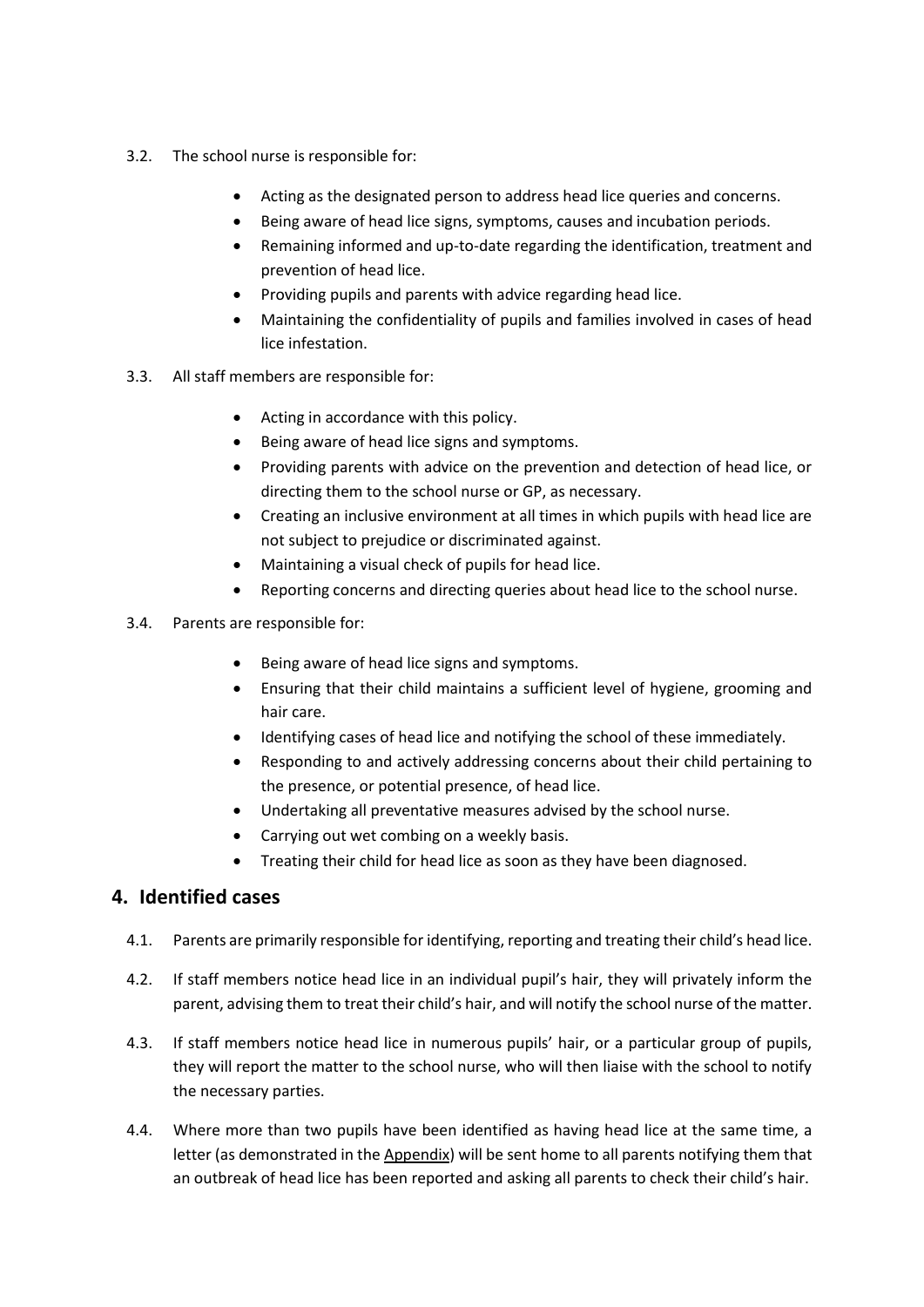- 4.5. The names of the pupils involved in an outbreak of head lice will not be disclosed.
- 4.6. Pupils with head lice are expected to still attend school. Where a pupil does not attend school due to head lice, they will be registered as having an unauthorised absence in accordance with the Attendance Policy.
- 4.7. Unacceptable behaviour, such as name calling, towards pupils or families of pupils with head lice will not be tolerated. Where exclusive behaviour is present, pupils will be disciplined in accordance with the school's Behaviour Policy and Anti-Bullying Policy.

#### <span id="page-5-0"></span>**5. Prevention**

- 5.1. The school recognises that, whilst head lice cannot be prevented, measures can be taken in order to aid early detection and reduce the risk of lice spreading, such as daily hair brushing and grooming.
- 5.2. Pupils and parents will be provided with information regarding the prevention of head lice, explaining what they can do at home to reduce the risk of an outbreak.
- 5.3. All staff members will be aware of the risk posed by head lice and will be capable of providing advice to parents regarding the identification and treatment of head lice. Where staff members experience difficulty answering a parent's query, they should consult the school nurse.
- 5.4. Pupils will be discouraged from sharing personal items such as combs, hats and scarves.
- 5.5. Where lice or nits are present, personal items like hats and scarves will be kept separate to the belongings of pupils where lice and nits are not present.
- 5.6. Pupils will be encouraged to tie long hair back, particularly where lice or nits are present.
- 5.7. Parents are expected to ensure that their child maintains a sufficient level of cleanliness and hygiene, including the brushing and grooming of hair.
- 5.8. Staff members, including the school nurse, will not inspect pupils' hair for lice, but will report it to the pupil's parents as soon as practically possible.
- 5.9. It is the responsibility of parents to inspect their child's hair for lice as described in [section six](#page-5-1) of this policy.
- 5.10. Parents will be discouraged from using treatments, such as those containing insecticides, as a preventative measure, advising parents that this will hinder treating lice in the future. Instead, parents will be encouraged to 'wet comb', also known as 'detection comb', their child's hair on a weekly basis.
- <span id="page-5-1"></span>5.11. The school nurse will organise parents' evenings during which wet combing will be taught and combs provided.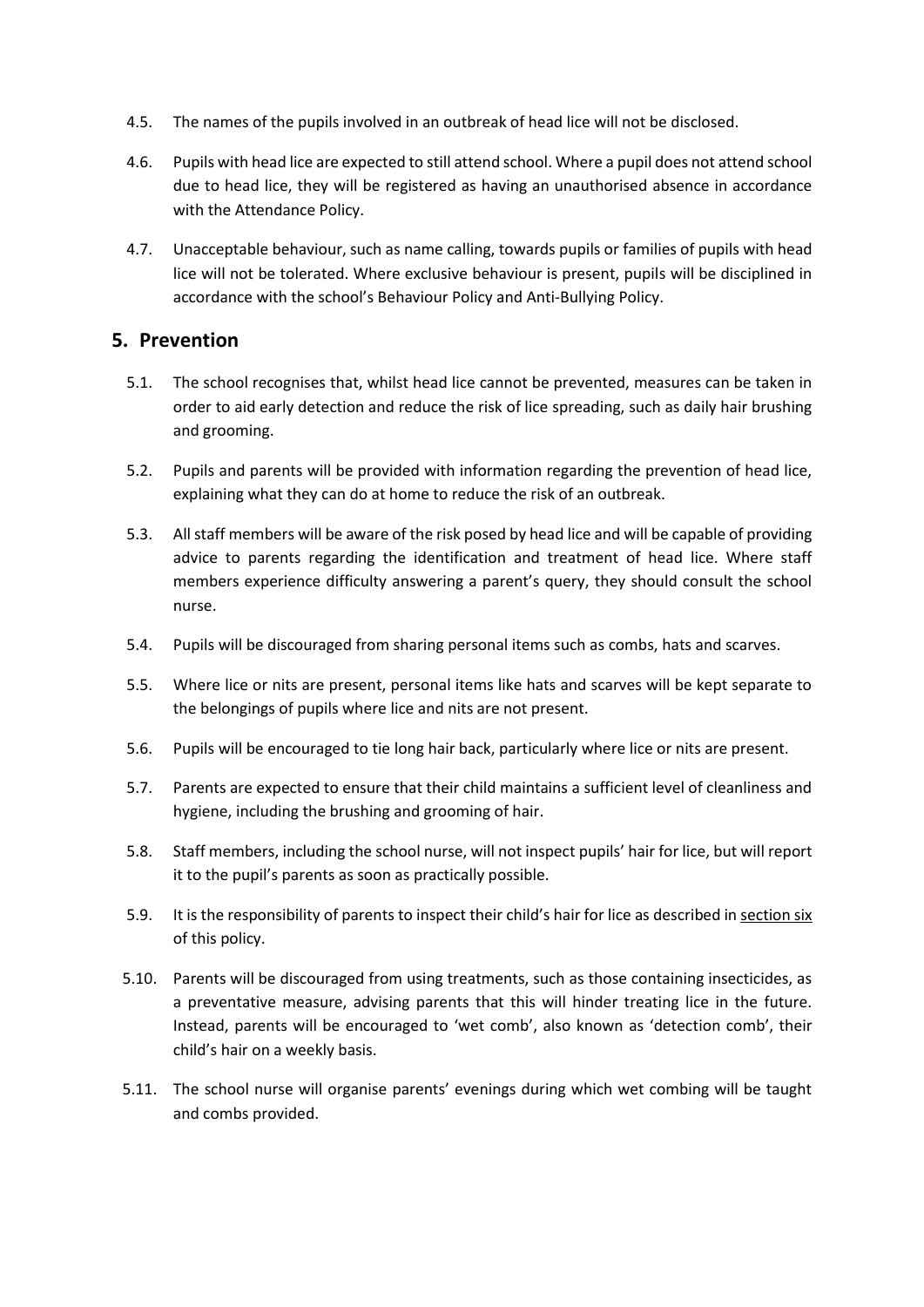### **6. Transmission**

- 6.1. It is recognised that head lice are contagious and can be contracted by direct head-to-head contact, and thus are a higher risk amongst younger pupils due to their increased bodily contact; therefore, all possible precautions, as outlined i[n section five,](#page-5-0) to help reduce the risk of transmission of head lice within the school will be taken.
- 6.2. Where a child is identified as having head lice, the parent is responsible for ensuring that all members of the family are checked and, if necessary, treated.
- 6.3. Regular checks will be carried out following treatment, helping to prevent further infestation and transmission.
- 6.4. To help parents identify cases of head lice, the school will provide information about what to look out for, as well as dispelling any myths regarding transmission, such as that they can fly or that only unhygienic people get them.
- 6.5. The school will provide parents with useful contacts where additional information can be accessed.
- 6.6. Affected families will be reassured that having head lice is nothing to be ashamed of.

#### <span id="page-6-0"></span>**7. Treatment**

- 7.1. When asked for advice regarding treatment, staff members will not endorse one particular brand of treatment and will instead direct the individual to their GP or pharmacist.
- 7.2. Parents will be provided with information pertaining to head lice treatment, including insecticide lotions, non-insecticidal lotions and wet combing.
- 7.3. The school nurse will provide advice regarding the correct use of insecticide treatments, such as only using it to treat active infestations, but will advise that a health professional is consulted in the following cases:
	- Treatment of asthmatics or sufferers of allergies
	- Treatment of pregnant or breastfeeding women
	- Treatment of children under six months
- 7.4. Where parents have concerns regarding the use of chemicals, the school nurse will suggest wet combing instead.
- 7.5. Parents are responsible for sourcing and applying the treatment for their child.
- 7.6. Treatment will not be provided by, or within, the school.
- 7.7. The school will not recommend the use of essential oils and electronic combs to treat head lice.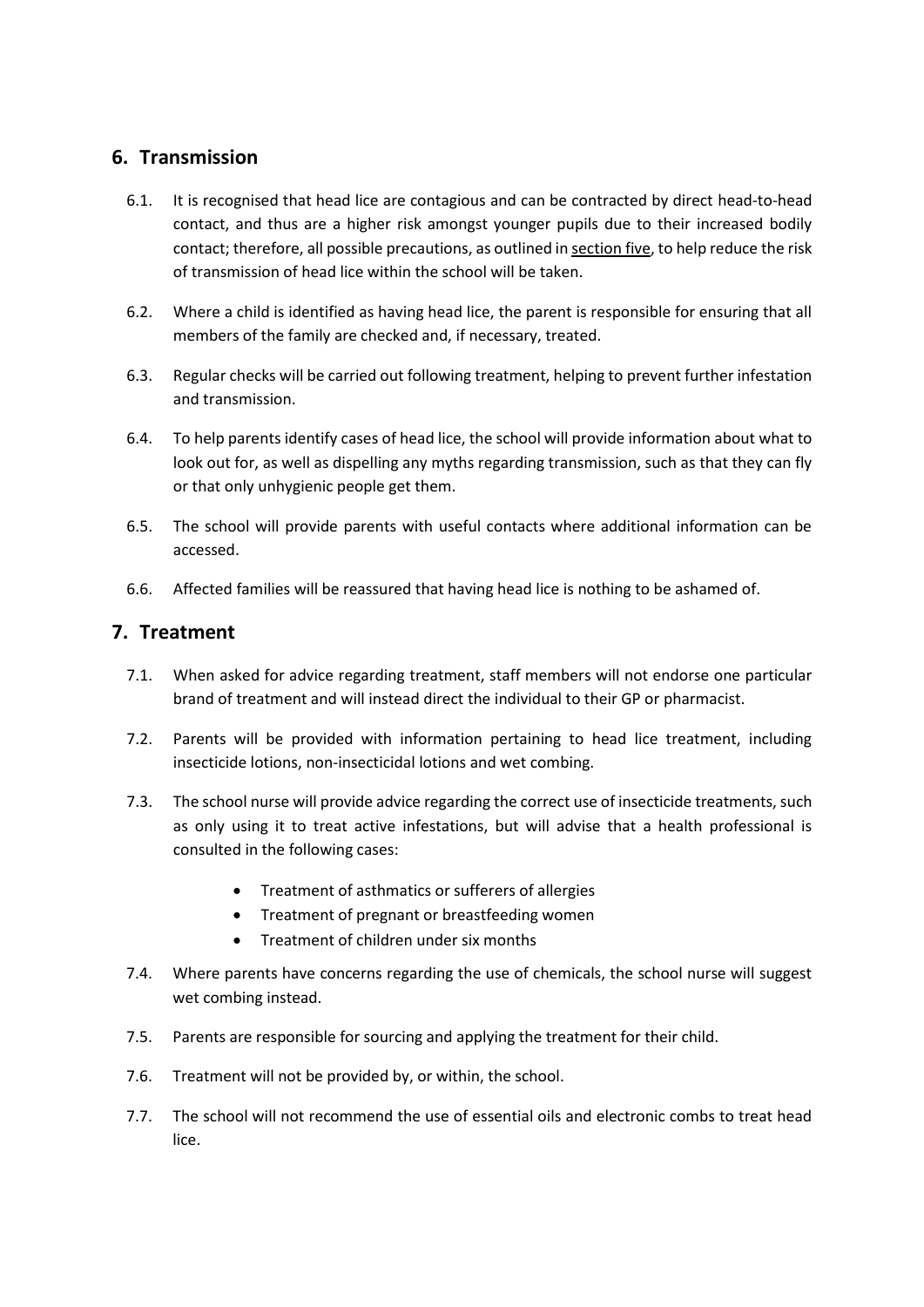- 7.8. Where treatment has been unsuccessful and live lice are still present, parents will seek medical advice about further treatment, ensuring that wet combing is still effectively undertaken every three days.
- 7.9. Re-infestation of head lice will be indicated if full-sized adult lice are found whilst wet combing up to seven days after treatment. Where this is the case, parents will seek medical advice regarding the necessary treatment.

# <span id="page-7-0"></span>**8. Monitoring and review**

- 8.1. This policy is reviewed every two years by the principal and school nurse.
- 8.2. The next scheduled review date for this policy is March 2023.